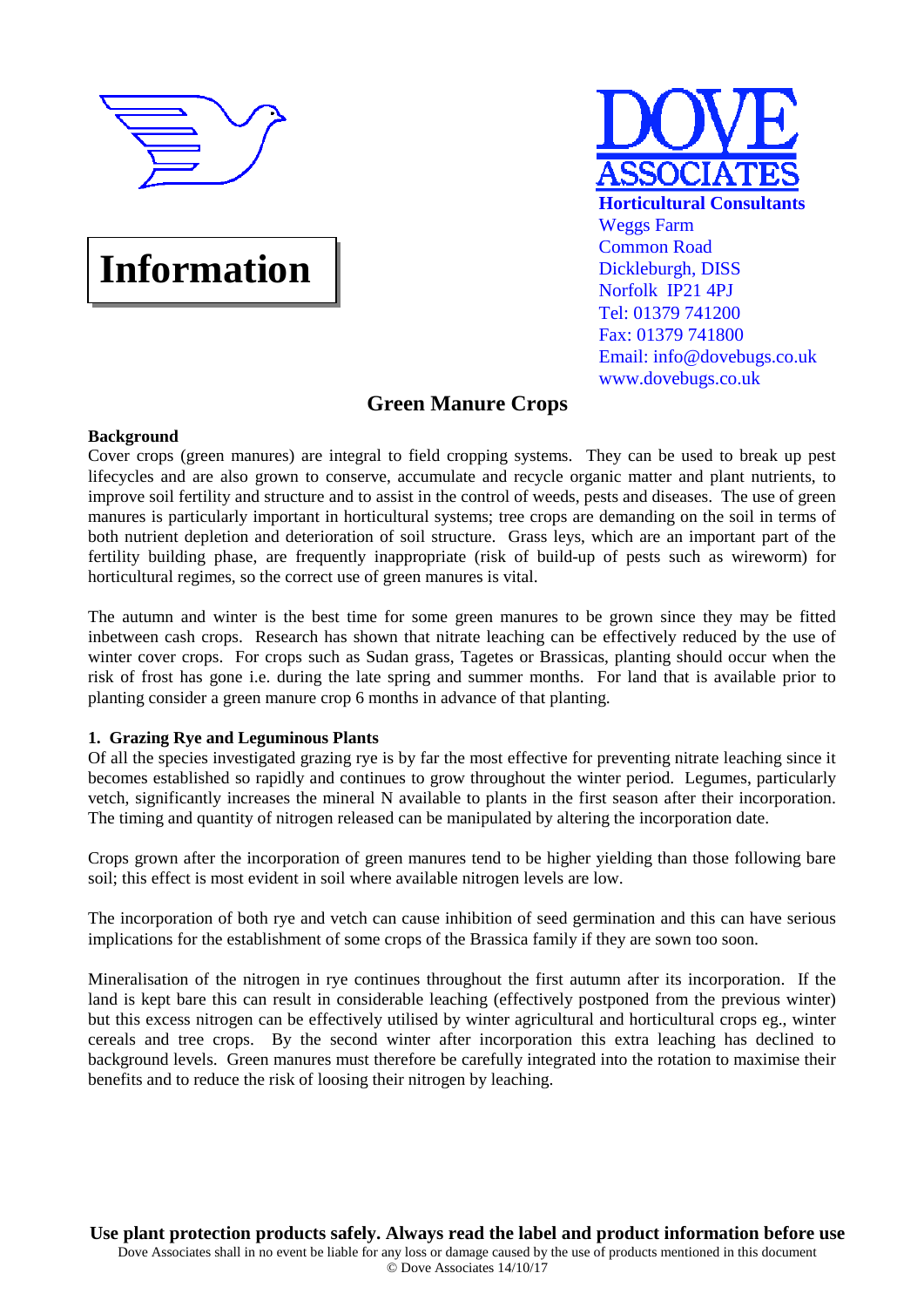# **2. Phacelia**

*Phacelia* has vigorous and highly branched roots which penetrate the soil and help to break it down. The structure of the soil is improved and its working made easier. Phacelia has roots which are much more developed than other green manure plants that may have been used in the past. Moreover, its roots quickly reach their maximum development which is reached when the plant is in flower, usually around two months after sowing. At that time, the oldest roots begin to die which allows the micro-organisms in the soil to start their job converting the organic matter.

*Phacelia* also has dense, abundant, thick foliage that can reach about 45cm in height. It protects the soil from the impact of rain and smothers weeds. This is very important for some of the capping soils and this protection is much better because Phacelia is sensitive to frost. At temperatures of around  $-5^0C$  the foliage and stems spread out over the soil and ensure an excellent cover.

In decomposing, *Phacelia* releases minerals, particularly phosphorus, calcium and magnesium in high proportions in an easily assimilated form for the following crop. The bright blue flowers attract hover flies, which lay eggs nearby and predate on surrounding crop aphids.

Through its foliage and roots, *Phacelia* gives each hectare more organic matter benefit than farmyard manure. *Phacelia* produces as much as 30 tonnes equivalent of farmyard manure and when buried, releases around 50 units of nitrogen for each tonne of dry matter produced. This calculation only includes the foliage and stems and not the roots. The nitrogen is released quickly in one or two months after decomposition begins. *Phacelia* also eliminates the leaching of nitrates in a mild winter and retains around 50% of the nitrogen produced by cultivation, which is around 20-30 units per hectare.

By using pelleted *Phacelia* seed you do not run the risk of re-seeding or a continual on-going volunteer *Phacelia* problem. It is a plant that needs warmth, and when sown from July onwards will not produce seed. The plant itself is very sensitive to the cold and will be killed by normal frost conditions. It has also been known to be a host to sugar beet nematodes.

*Phacelia* is adaptable to all types of soil and grows in all climates. It is happy with a weak nitrogen fertiliser of around 40-60 kgs/hectare according to the richness of the soil. There is usually sufficient phosphorus and potash for it from the previous crop. *Phacelia* is sown at around 8-12kg/ha in a finely prepared seedbed placed at around 1-2cm deep. It should be ploughed in before or after the winter, depending on the soil type. It is very easy to prepare for ploughing by rolling, discing or rotavating. *Phacelia* can be obtained from the following seed merchants.

| Kings Seeds                   | JE & VM Dalton Seeds Ltd | <b>Boston Seeds</b>      |
|-------------------------------|--------------------------|--------------------------|
| <b>Monks Farm</b>             | Dalmark House            | Laburnum House           |
| Coggeshall Road               | Eye                      | Ferry Road               |
| <b>KELVEDON</b>               | <b>PETERBOROUGH</b>      | Langrick                 |
| Essex                         | Cambridgeshire           | <b>BOSTON</b>            |
| CO <sub>5</sub> 9PG           | PE67UD                   | Lincs                    |
| Tel: (01376) 570000           | Tel: (01733) 222391      | <b>PE22 7AN</b>          |
| Web: www.kingsseedsdirect.com | Web: www.dalmark.co.uk   | Web: www.bostonseeds.com |

#### **3. Sudan grass (***Sorghum* **spp.)**

This is a crop similar to *Phacelia* in its growth characteristics. It is heat tolerant, drought resistant and can grow in a wide range of soils. It produces a deep, penetrating network of roots throughout its life and this can be increased further by cutting the top growth part-way through the growing season. It does not produce flowers but forms a large, dense canopy layer that suppresses weed growth and prevents erosion successfully. Work with this crop is limited in the UK but some initial results have shown that both nematode populations and *Verticillium* wilt propagules have been significantly reduced in an infested soil after one application of this crop. The plant produces a harmless glucoside called dhurrin, which when the plant is damaged by cutting, frost or drought, is converted into hydrogen cyanide (HCN).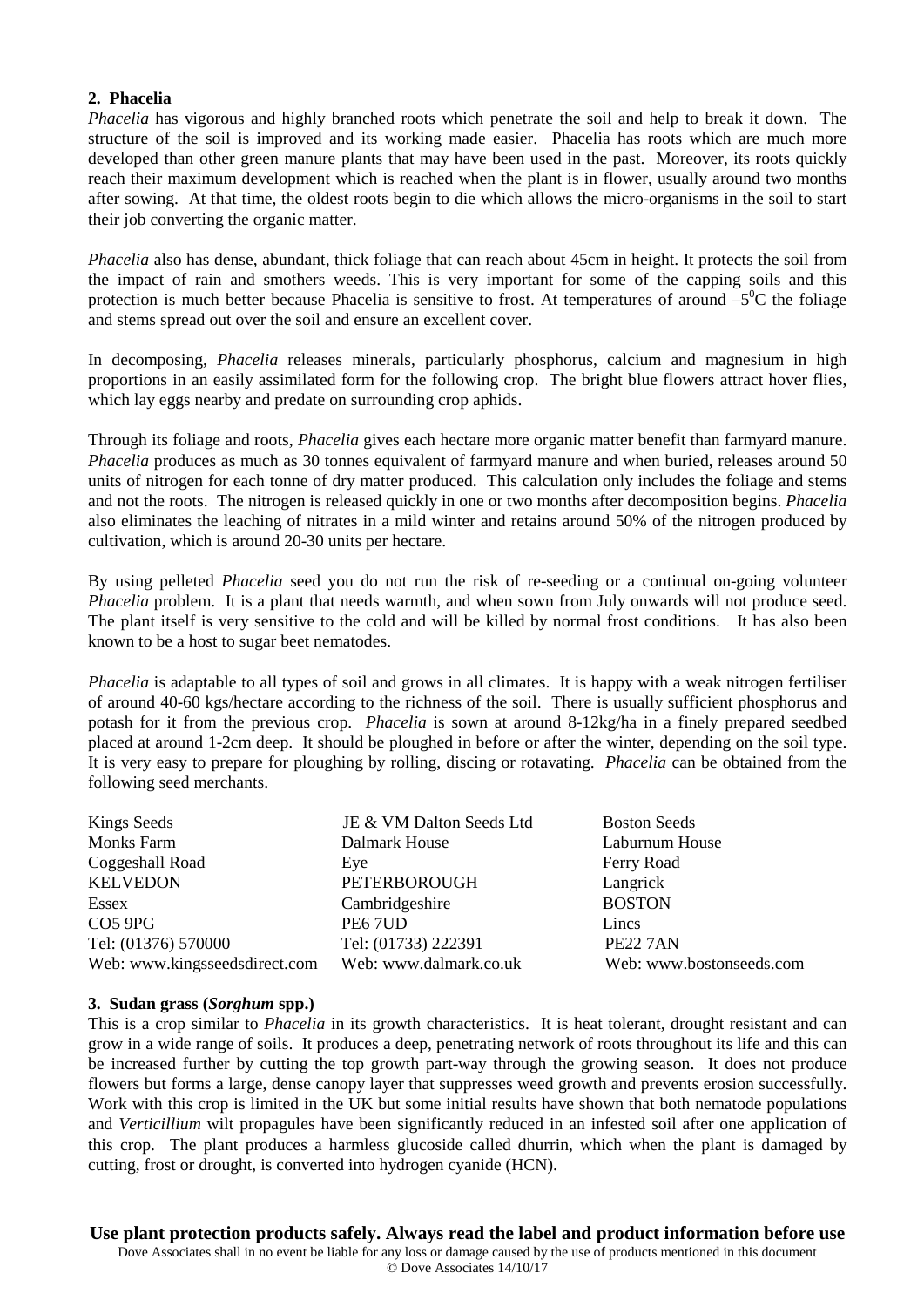German research has found that during growth, the roots can start to exude some of this chemical, thus giving some initial control. Young tissue produces a greater amount of HCN, which requires incorporation and sealing immediately after a flail cut to gain maximum effect. The limited work on this crop means that further research is required to identify the variety that produces the most HCN, at what growth stage this occurs and an appropriate approach to growing in the UK.

If seed is broadcast, 60kg/ha is required but if the seed is drilled, 45kg/ha is recommended. Fertiliser application is required but as experience with this crop is limited, it is not known for sure whether adding a basic nutrient mix is going to be the only requirement to achieve optimum crop growth.

# **4. Marigolds (***Tagetes* **spp.)**

*Tagetes* is an important green manure crop because, like *Phacelia*, it has the added benefit of being able to produce flowers during its growing season. It can also be used successfully as an inter-crop between such crops as field-grown ornamental trees. The plant roots contain naturally-occurring broad-spectrum biocides that act as nematicides, fungicides and bacteriocides. After incorporation, at the end of flowering, a breakdown of organic matter occurs, which encourages a range of beneficial, disease-fighting microorganisms. The amount of organic matter produced depends on the variety used but can be substantial. As with Sudan grass, the amount of public research that has been carried out in the UK is limited but initial results on some nurseries show that a good amount of organic matter can be produced. Pest and disease suppression is also an area that needs further research, as far as the range of problems controlled is concerned and its period of efficacy. Usual application rates are 3-4kg/ha.

Sudan grass and French marigold can be obtained from the above sources as well as the following:

| WA Church (Bures) Ltd | <b>Tozer Seeds Ltd</b>      | Raes Flowerseed Ltd  |
|-----------------------|-----------------------------|----------------------|
| <b>Bures</b>          | <b>Pyports</b>              | (Philip Oglesby)     |
| Suffolk               | Downside Bridge Road        | 117 Norwich Road     |
| <b>CO8 5JQ</b>        | Cobham                      | <b>FALKENHAM</b>     |
| Tel: (01787) 227654   | Surrey                      | Norfolk              |
| Fax: (01787) 228325   | <b>KT11 3EH</b>             | <b>NR21 8HZ</b>      |
|                       | Tel: (01932) 576699         | Website: www.raes.be |
|                       | Website: www.tozerseeds.com |                      |

# **5. Mustards**

There are several varieties on the market but the Caliente brand from Plant Solutions Ltd has shown significant promise abroad and in the UK. A wide range of soil diseases can be reduced including Verticillium wilt, silver scurf, *Sclerotinia* and nematode damage, onion pink root, *Sclerotinia minor* in lettuce, *Pythium* in carrots, *Fusarium* in tomatoes and *Sclerotinia*, *Pythium* and *Fusarium* in beans. A significant amount of organic matter is also produced which can be incorporated into the soil to release a similar product to the Sudan grass.

Flowering time and incorporation depends on variety and sowing date. A period of 21 days after incorporation is recommended prior to planting a new crop to prevent the risk of poor seed germination.

# **Caliente Brand Mustard 119**

Excellent all round variety with a proven track record in many cropping situations. Can be sown Spring or late Summer for quick crops, or mid-Autumn for over-wintered crops in milder areas of the UK. Best variety for organic systems. Sowing rate is 8-10kg/ha.

# **Caliente Brand Mustard 99**

Hottest variety, giving the best biofumigant action due to its very high levels of glucosinolates (30% more than variety 119). However it does require good growing conditions including additional fertiliser and irrigation in dry periods. Sowing rate is 12.5-15kg/ha.